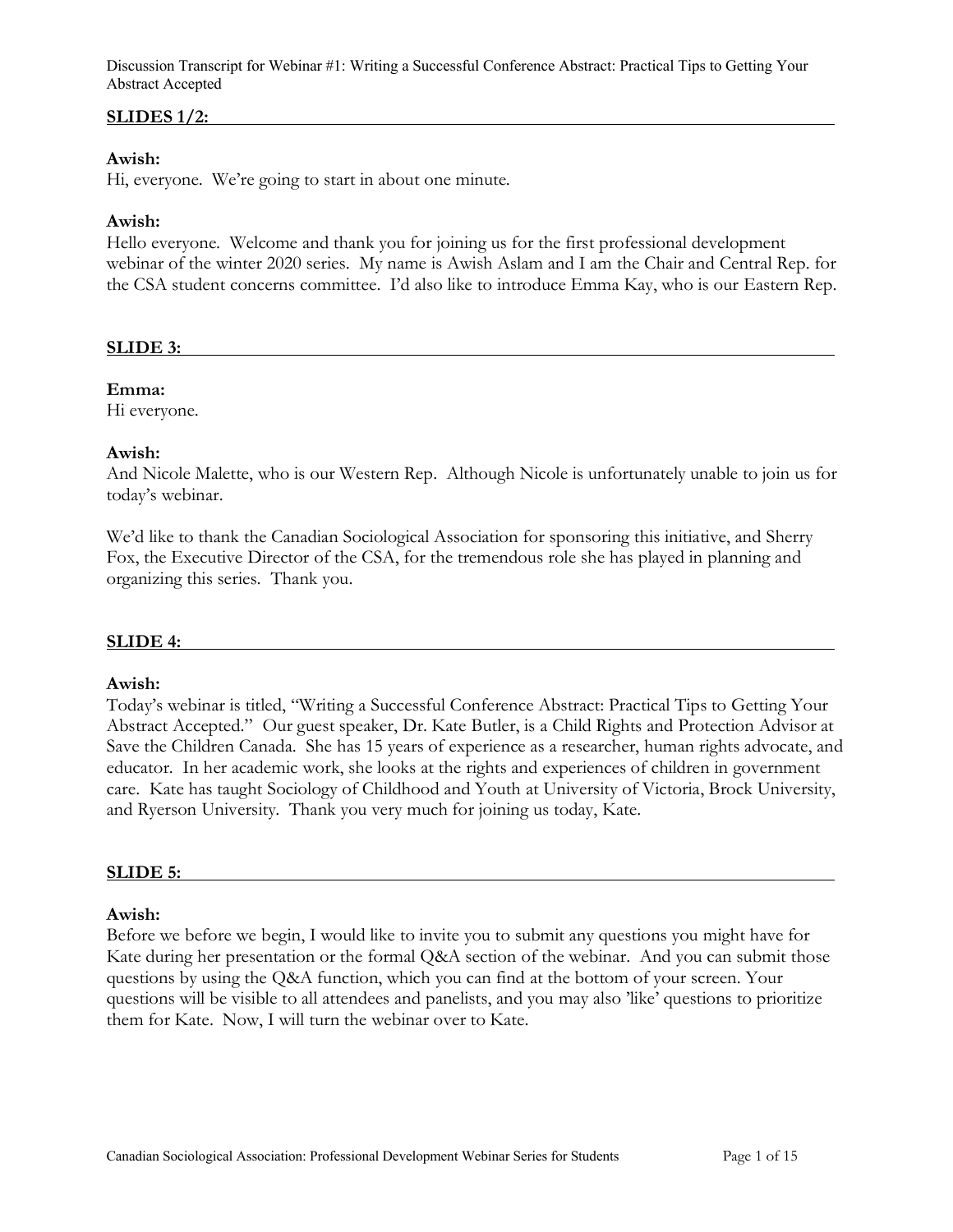# **SLIDE 6:**

# **Kate**:

Thank you so much, Awish, for that warm welcome, and welcome, everybody. I'm looking forward to being part of this webinar series and I'm thrilled to have the first webinar of 2020 to engage with all of you on conference abstracts. I thought that we might just kick things off by getting you to share your experiences. My first question for you, and we're going to use the poll function, is have you ever submitted an abstract to an academic conference? You can click "No," "Yes, once or twice," or "Yes, several times." And secondly, if so, what is your success rate for having your abstract accepted? "Never," "Some were accepted," "Most were accepted," and "All were accepted." I'll give you a minute or two to do that.

Okay, great! Thank you for participating. We'll see those results in a minute. Here we go. It seems that 17 percent of you have never submitted an abstract to an academic conference. That's great that means we'll be to hopefully do some learnings here today. And then, about 10 of you, so the other 83 percent, have submitted abstracts in the past. And that's wonderful too. We'll be able to hopefully hear from you a little bit and maybe engage on what some of the common challenges you've found are. And again, you can use that chat function or the Q&A function. In terms of success rate, it looks like we have, "All were accepted" and "Most were accepted." So "All were accepted" by four people who've submitted and "Most were accepted" by six people who've submitted, and "Never" by two. So great, that's great to hear that you're getting some success with your abstracts. I look forward to having these next 55 minutes to continue talking about what we can do to ensure you keep up those success rates.

## **SLIDE 7:**

## **Kate:**

Okay, so let's dive it. What are abstract? Abstracts are short overviews of what you want to present at a conference or event. I really want to emphasize that they're short overviews. Of course, you're not going to be able to include every single thing that you want to talk about in that abstract— —in the next hour, because I'll probably be saying that a few times. And what I think is really unique about an abstract is that they really have to be crafted in such a way that you're honing in on the important points that the conference organizers or session organizers want to see. You don't want to just include sort of six sentences about your project. It has to be really clearly linked to what the theme is and to what it is that you're going to present.

Second of all, let's go back to that theme of shortness. I have here that they are usually approximately 300 words. I believe that the CSA abstract is even shorter than that. I have a slide on that coming up, so we can go into a little bit more detail on what CSA is looking for—the Canadian Sociological Association—for Congress this year. But just to note that 300 words is pretty short. I mean, if you're wondering what that looks like, I mean, often that's about—on Word—you know about a paragraph, a pretty short paragraph. You really do have to be concise with what you're going to say.

The third point I want to make is that it must be tailored to the conference and to the session. I was doing a bit of research before this presentation, and as I was preparing my remarks, and I was looking at a lot of sort of online forums where grad students from a variety of disciplines asked questions about, you know, what to put into the abstract and what their chances of success were and all those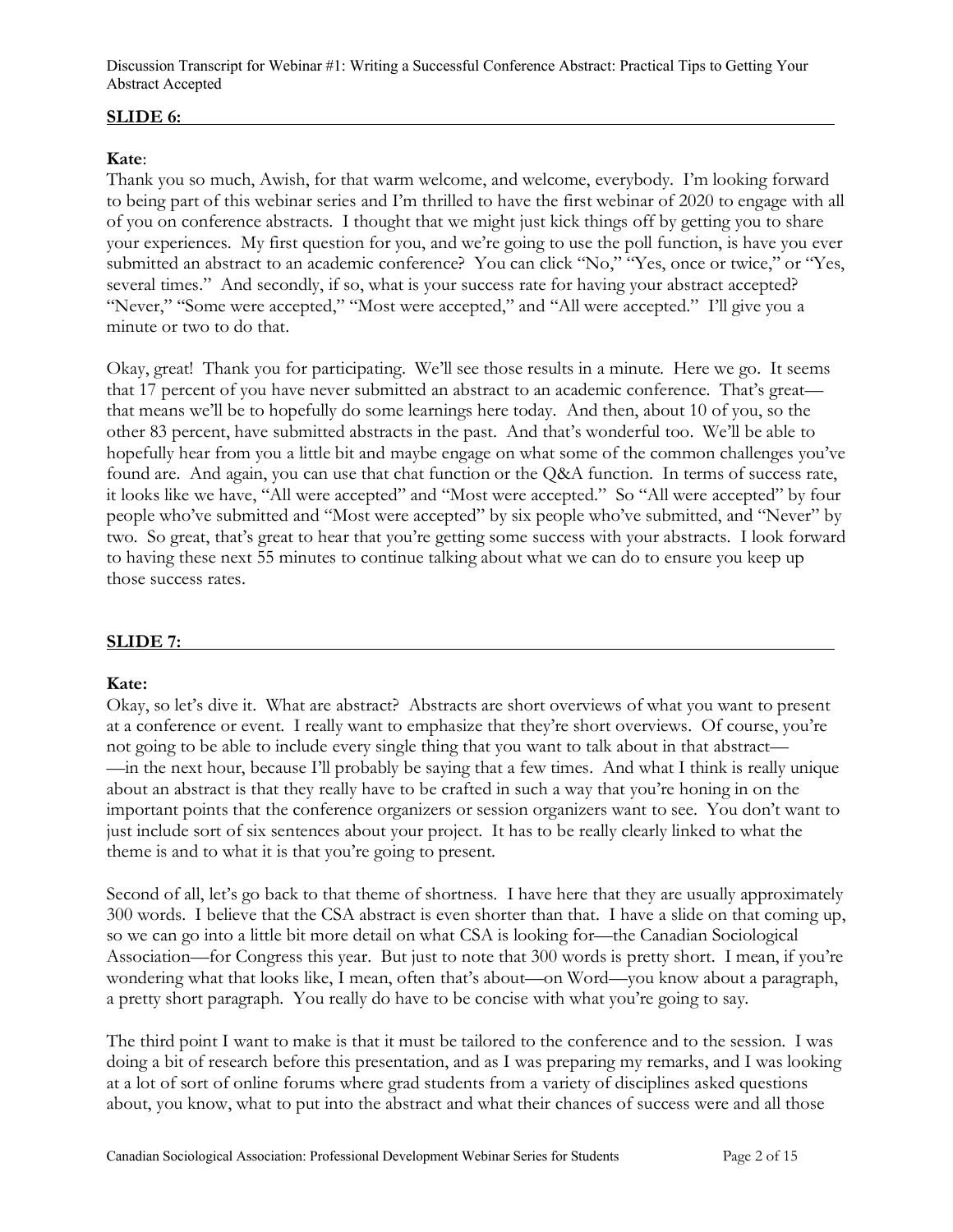things. And I really—one thing that jumped out at me was that there was a lot of questions about this. How do you make sure your abstract is tailored to the conference and to the session? And it is a little bit tricky. We're going to spend a bit of time today talking about that in a bit more detail.

And make sure that you're choosing an appropriate event or conference to pitch your abstract. So, what I mean by this is, you want to make sure that you're not taking your amazing, incredible paper on Durkheim and trying to present it at a conference that's about intersectional feminist theory. I mean, maybe there's a connection there and you're able to make it, but just be really careful in how you choose your event or conference that you are pitching your abstract at. A lot of the phrases you'll see if you look up "How do you write an abstract?"—and I think this is really true in my experience as well—is that you want to make sure—it's almost like an elevator pitch. You're saying in a few short sentences what it is that you've done, what it is you're going to do, and what you're going to talk about. So that's really essential.

I'm not sure if some of you have done those three-minute thesis competitions—I think they're threeminute thesis competitions—they are also somewhat similar to this in that you have to be really careful and really tailor that message to an audience. So that's just another comment about how do we think about narrowing down what we're going to say?

## **SLIDE 8:**

#### **Kate**:

Okay, so that's sort of an overview of what we're going to want to include in our abstract—or sorry, an overview of what an abstract is. What is it that we want to include? First of all, you want to say the problem. What do I mean by that? Well you want to say what the issue is. You might say, you know, "Indigenous children are over represented in the foster care system in Ontario. Seven percent of children are Indigenous, and yet they represent over 50 percent of the children in care." Here we're laying out simply, and in that case in two sentences, what our problem is.

The next point that you do is you're going to say sort of what your approach is to studying this problem. I have here your approach/method, which is a little bit messy. I know some of you are probably at the stage in your grad program where you are writing your thesis or you're writing your dissertation, and you might be saying to me or saying to the computer, "Hey, your approach and your methods are separate things. You know, your approach might take in some more of your theoretical considerations and your methods and methodologies are separate." And that's totally right and true, but again, we have about 300 words, sometimes less. So we need to make sure we're really succinct. So just to go back to that previous example, I might say, using an anti-racist feminist approach, I use a qualitative methodology to explore this problem. And then I might discuss the methods that I'm using, whether it's focus groups, in-depth interviews, or whatever it is. You do want to talk about that approach and the methods, but again, keeping it quite succinct.

Next point, if you have data thus far, this is a great place to put it. Conferences and conference organizers, session organizers, they want to see what it is that you can present—what you know. If you are at the stage of your thesis or dissertation where you have data, please do share. It's okay if it's preliminary data, it's okay if this is data that you're still analyzing. Let's say this is a qualitative project—we'll keep going with this example—I might say these focus groups and interviews have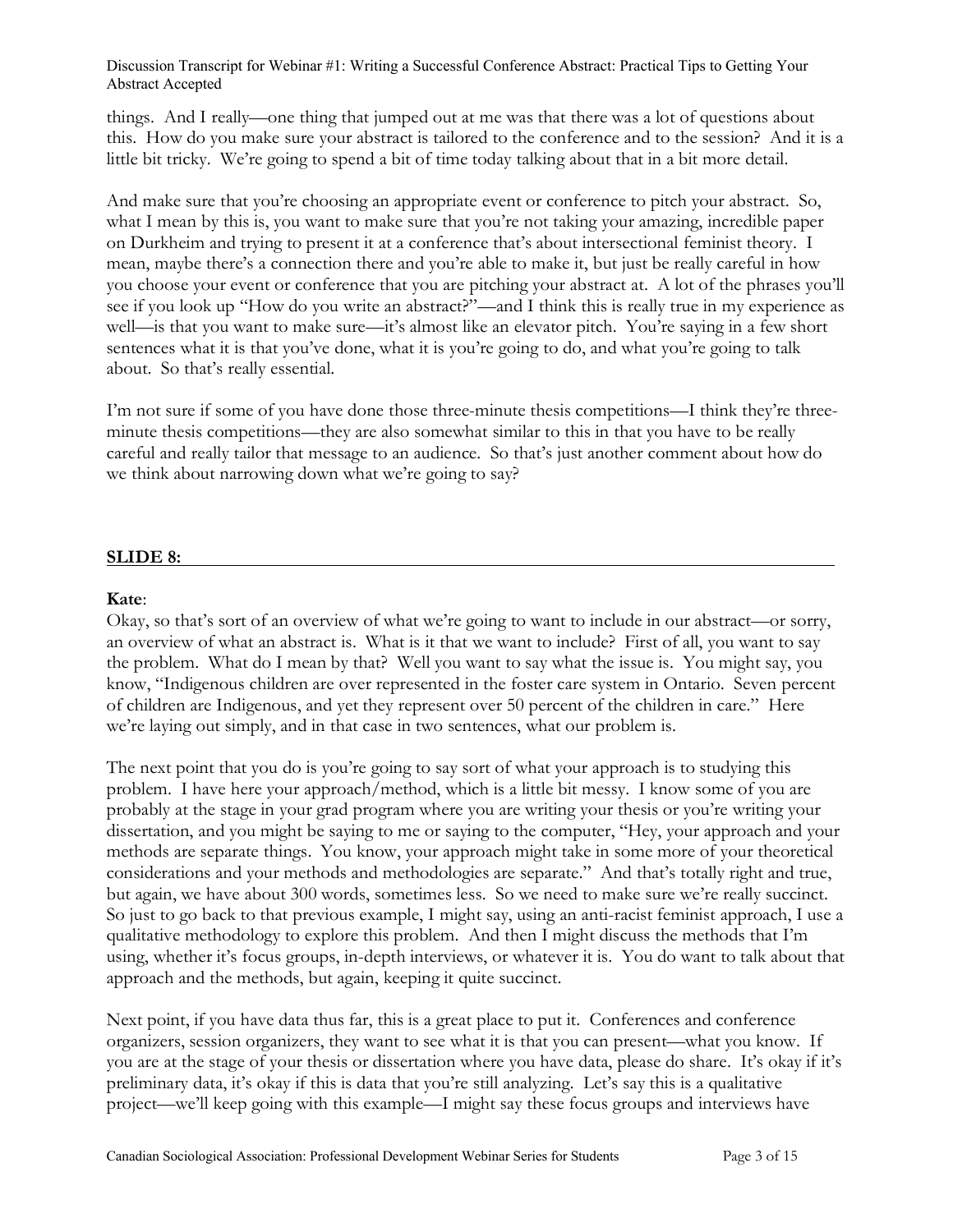been conducted. Preliminary analysis illustrates that Indigenous children in foster care feel that they face systemic discrimination, personal discrimination, and also systemic gaps around education and health. I can start to point out what my data is showing.

What happens if you don't have data so far? This definitely occurs. I have certainly had this happen to me, and I'm sure some of you have as well because it sounds like a lot of you have presented at conferences or you've had abstracts accepted. This makes me think you're familiar with when this happens, and that's okay. You might have intermediate findings, things that you're going to share so far in your presentation. It's also okay, if you're at the stage in your work where you think you have something interesting to share on, let's say, your theoretical approach, if you're doing something somewhat innovative. Or even something on the methodology piece that's been difficult or challenging or interesting. That can be something that's worthwhile sharing if it's at an appropriate event, appropriate session. I guess my comment here would just be, don't be afraid to write an abstract and to try to pitch a session if you don't have your final data analysis done. It's okay to write these things and to pitch them at that sort of intermediate level.

#### **SLIDE 9:**

#### **Kate**:

So, what makes a good conference abstract? This is, I suppose, a little bit of the core of what we are doing here. And so, I'll go through these not too quickly, but I just want to make a few points. First of all, be succinct. Don't get too detailed. And if we go back to my example about Indigenous young people in Ontario who are in the foster care system, I'm not going to go into details about, for example, exactly which regions, for instance, have more Indigenous young people in the foster care system. I mean, I might if that was really the focus of my work, but I would probably be able to make a broader statement about the overrepresentation of Indigenous youth in the in the foster care system. And I want to make sure that what I'm saying can be understood in one or two sentences because there's so much that I need to include in this very brief review.

Second, and I think this is a really important one for everyone, especially grad students. Write really clearly. I really encourage you to avoid jargon. But I have looked at abstracts when I've been part of an organizing panel for a conference, and I have to say it can be a real turnoff in terms of knowing what the person is trying to do if there's a lot of jargon in there. I do acknowledge that there's some fields where this may not be totally relevant. But do try to write so that someone who is not intimately connected to the work you're doing can understand. Let's use the CSA as an example. We know that we're all sociologists, or that most of us who are presenting at the CSA are sociologist. However, we all have slightly different fields of study. We want to make sure we're writing in such a way that it can be understood by sort of sociologists more generally and perhaps by those who are the session organizers. And you know, you are writing to them, but you still want to avoid being overly specific or over overly jargony. Get your point across, but write as clearly as you can.

Stick to the format word limit. This is very important. I think a lot of abstract systems now, when you submit, they won't let you submit over a certain word limit, so please do that.

A captivating title, I think ,aim for that, aim to have something that really is interesting, that jumps out when you're organizing a panel. But at the very least have an appropriate title. I'm not just going to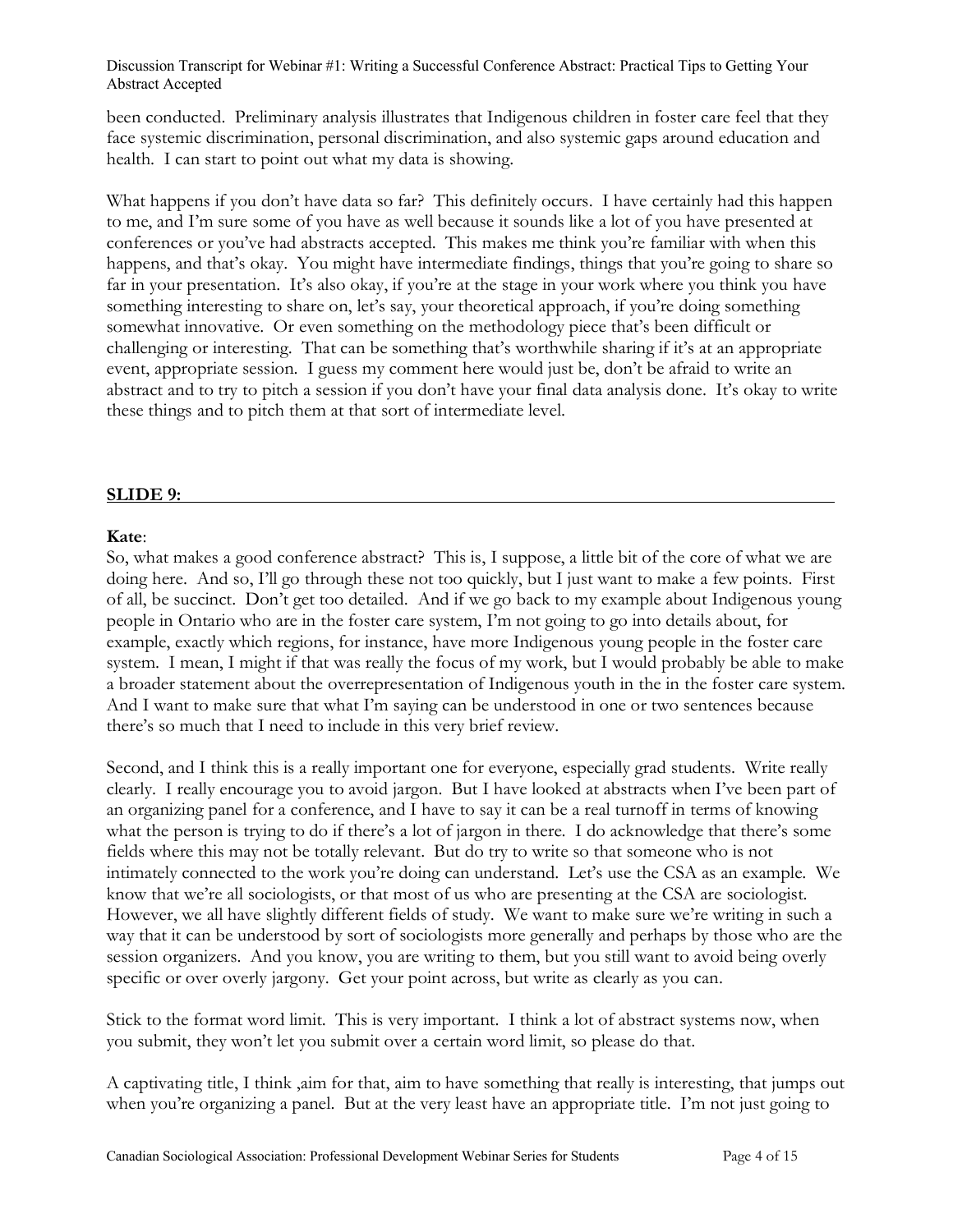call my sample abstract that I've been talking about, you know, "Indigenous Kids and Foster Care." Instead, I might make something like, "Why so Many Indigenous Children in Foster Care: Exploration of Historical Context, Current Systemic Challenges, and Government Inaction." So, I used all the word that I could in order to have a title that really speaks to what I'm trying to do in a very specific way.

Next is not too many references or bibliography. And so, what I guess I mean by this is to make sure that you don't have—that you're not referencing like, you know, many, many references per sentence. You want to keep it really short. Most abstracts don't let you have a place to write a bibliography. If you need to include a few references, and if it's relevant to your work, I think that's fine for the most part. But remember, again, the panel organizers are probably not going to be going back and looking necessarily at those references. Keep those to a minimum.

Make a connection to the session theme. I think that's an important one for sure. You want to make sure that that you're applying to the correct session. We're going to look at this a bit more in detail in a second. But I would really want you to be clear that the session you are pitching that you should join is relevant to your work. If I'm doing this piece on Indigenous children in foster care, maybe I can find a theme that has to do with Indigenous children or Indigenous young people, maybe there's a connection there. Maybe there's something on marginalized youth or structurally vulnerable youth that would be a good session for me to join. But I would want to make sure that it's pretty relevant to the work that I'm pitching.

Finally, what are you doing that is new or interesting. This one I find can also be a little bit tricky when you're a grad student, because sometimes you are trying to, you know, ensure that you're following the format that your school wants you to follow in writing the thesis or dissertation. But I bet you there is something that you're doing that's interesting that, you know, you're studying this question in a specific way, and that's, that's great. Bring that to what you're doing. Lots of people have looked at the overrepresentation of young people in the foster care system, but maybe my angle is I'm examining the suburbs of Toronto, and so that's the thing that makes my work interesting. I want to talk about why the suburbs of Toronto are really, you know, a microcosm of the structural racism and government inaction that can be seen more widely across the country. This is sort of my area that I'm looking at.

#### **SLIDE 10:**

## **Kate:**

The challenges, I have four challenges here. I'm sure we could all come up together, if we had a conversation, with more challenges. I'll just touch on these and perhaps in the questions we can go into some more.

The first comment is different kinds of writing than you are used to doing. And one of the things well I guess what I mean by this is that you might be used to writing in a very sort of long way, or trying to say a lot of different things, and this is again a very succinct way of writing, for the most part.

And make sure you're, again, finding that session theme or that conference theme that fits with your work.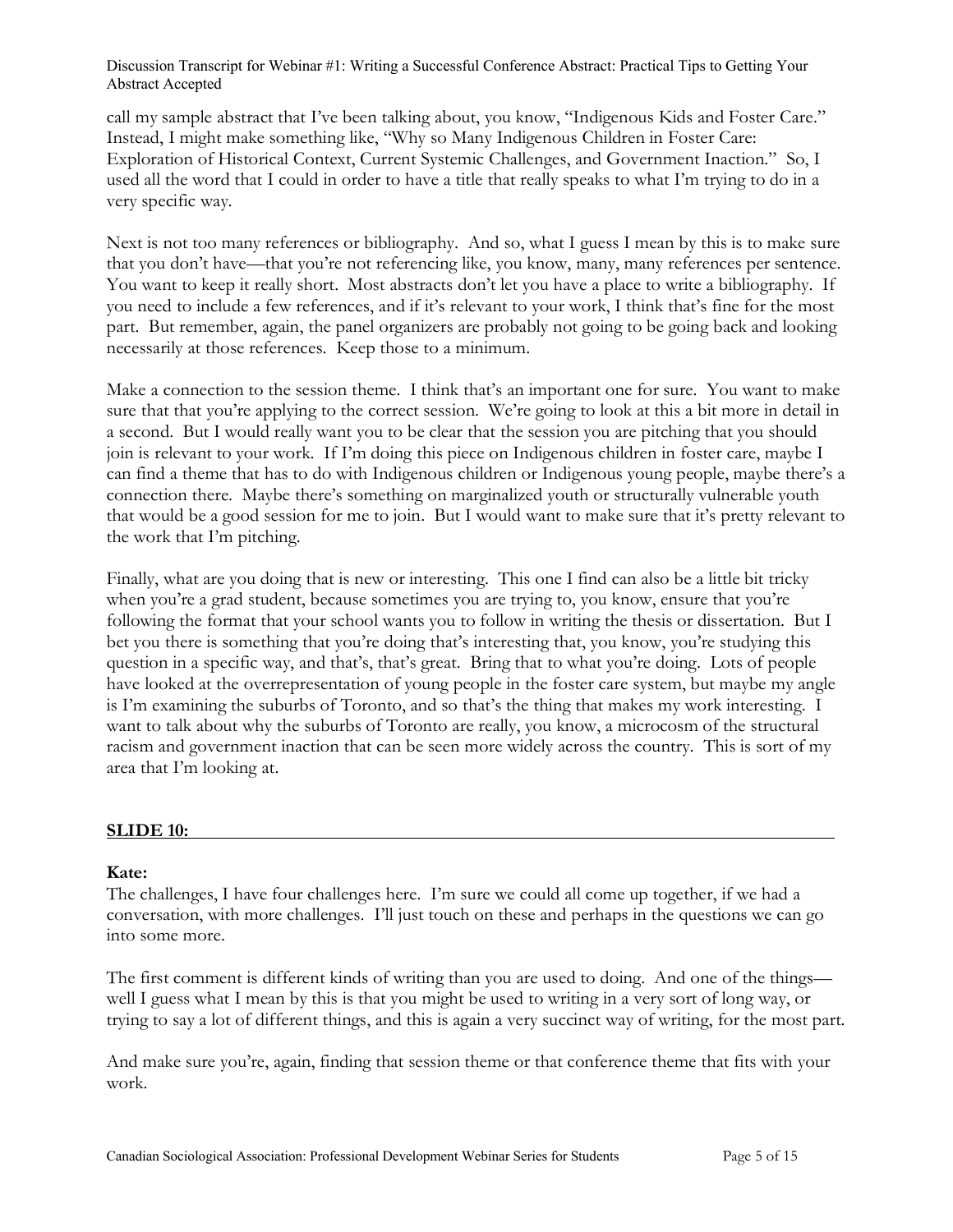One of the biggest challenge grad students say is the difficulties of incomplete research. So, kind of, how you deal with the fact that your research isn't totally finished. So that's something that can be an issue for grad students. How you pitch what you're doing is important. With the CSA deadline coming up, I think this is one that is important and there has to be a way that you can maybe talk about some of what you're doing so far, or those methodological challenges, or some of those preliminary findings.

Waiting until the deadline to submit—so the reason I have this here is, as a challenge, I really, really encourage you to talk to your peers, talk to your TAs, talk to your professors, your instructors, and see if they would be willing to read a Conference abstract. I know for me, when I am teaching, when I have students, even if they're past students, I'm usually very willing to read a conference abstract. Because, remember, they're between sort of 100 and 500 words, depending on the conference, so that doesn't take me too much time to read it, give a little bit of feedback, and often that can be really helpful. And I think this could be useful too within a peer-to-peer setting. So do read each other's work, and not to like tear each other apart, but just to try to make sure that abstract is as good as it could be.

#### **SLIDE 11:**

#### **Kate:**

Okay, so the 2020 CSA conference example. Our theme here, remember, is "Resisting Racism and Colonialism." They selected this theme as a way to address the broader Congress theme, which is, "Bridging Divides: Confronting Colonialism and Anti-Black Racism." And this is the CSA conference, so of course we're doing this through a sociological lens. So when we say a sociological lens, we could talk about all the various lenses that sociologists use, but ones that generally would accept as being part of the broader sociological sort of perspective, "Our theme focuses on resistance to the structural inequalities and violence against Black, Indigenous, and racialized peoples, examining social forces in the world around us while remaining self-reflexive about our own disciplinary practices."

I mean, this is a theme that I think is really broad in a lot of ways, because we can think about a lot of questions around structural inequalities, as well as violence. We're looking at people who face structural vulnerability. And we're also examining social forces in the world around us. And we're thinking about what this means for sociology. I want you to think about this theme as broad, as there's lots of ways that your different work can fit here.

#### **SLIDE 12:**

#### **Kate**:

So just a reminder for the abstract guidelines, it's 100 to 200 words.

The due date is January 27th, so I think that's less than two weeks away.

You must let the CSA know if you are withdrawing your paper, so if you're not going to submit it, you have to let them know.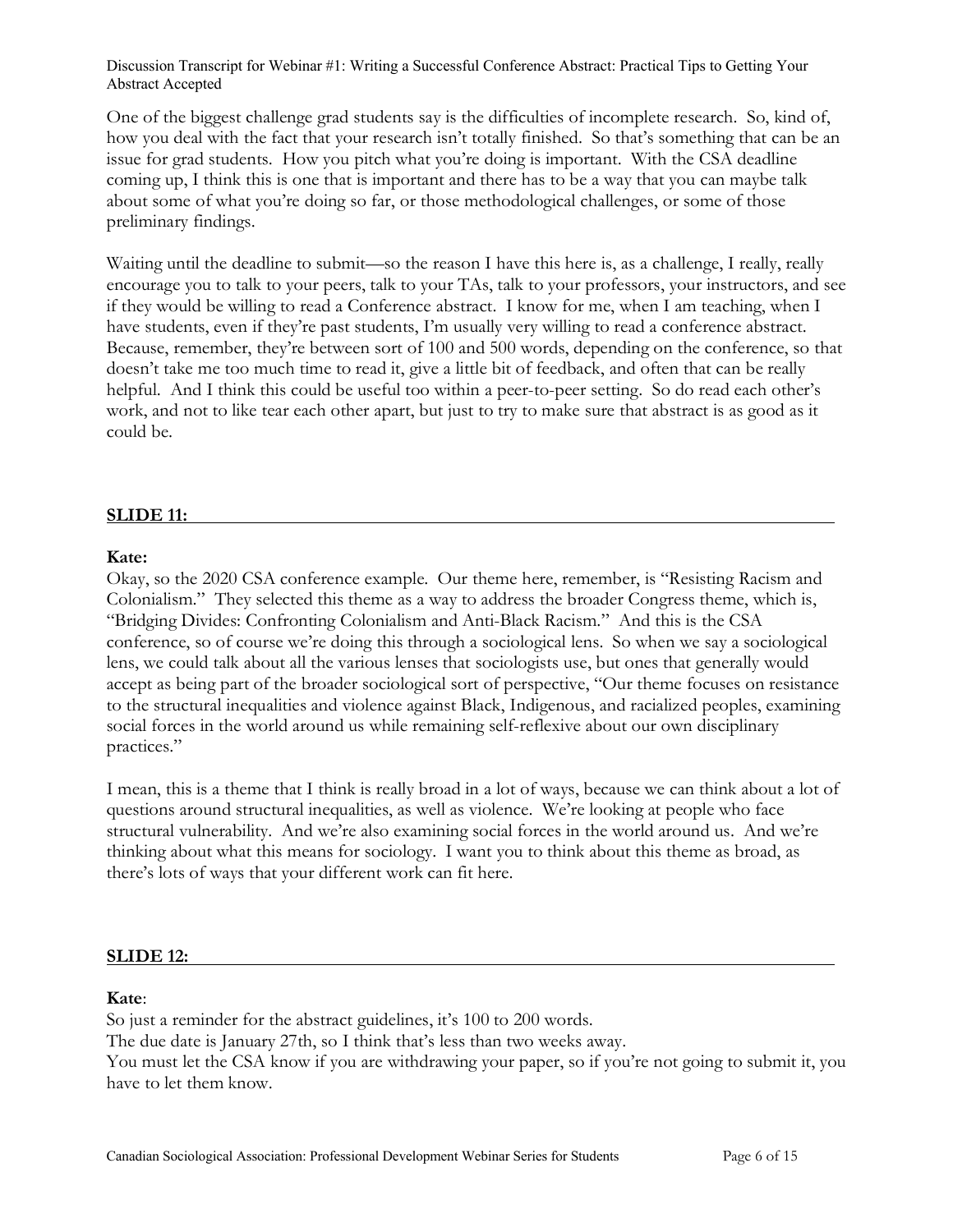And remember to apply for an open session. There's nothing worse than crafting this beautiful abstract and working on it all this time, only to realize that this session is actually closed, and that they have enough people. If you go to the CSA website and you look at which sessions are open, it very clearly says, "Session Open." I believe it's even highlighted. Make sure that you're applying for an open session.

#### **SLIDE 13:**

#### **Kate**:

Okay, so I just chose a session that we could pretend that we're going to apply for. I'm not sure if there's anyone on the line who goes to these schools, McMaster or Memorial, or who works with these organizers, but I thought it was sort of one that we could examine.

It's part of the Sociology of Canadian Sociology. And it says, "We welcome all recent research that contributes to the sociology of Canadian sociology whether the topic is the socio-political context of sociology in the past, the present, or the future." One of the reasons I wanted to choose this one is it's pretty broad, right? There's a lot of different work that you could be doing that fits really nicely within this session. You might be working, as it says, on individual sociologist, histories of departments, professional associations, and sort of how it might fit in.

I guess what I was going to say is, as you read the second paragraph, it gets a lot more specific. Make sure that you don't just read the first little bit and say, "Oh, they're talking about anything in sociology and Canada." And then you look at the second part, and you say, "Okay, it's a little bit more structured around Canadian sociology departments and what this means for sociology as an academic stream of work."

If you were going to pitch something within this stream, I would want to make sure that I was seeing work that was really tightly tied to something to do with sociology as an academic profession within the university. You might also want to talk on Black, and Indigenous, and marginalized, and other people who are structurally vulnerable within this context, thinking about racism or anti-colonialism. But you may also just want to speak about what this particular session is about.

I guess I just wanted to introduce this as a way that sometimes the session doesn't necessarily speak directly to the conference theme, so you just have to make sure that you can pitch yours at that sort of spot.

#### **SLIDE 14:**

## **Kate**:

Okay, so I have a little discussion question here. I'm not sure if this will work, but if you want to, what might you want to talk about when pitching your paper for this session? I'm wondering if I actually can't necessarily see everyone on the Zoom chat, so maybe we'll actually hold off on that for now. And when we do the Q&A, if people want to talk about this one in particular, we can we can return.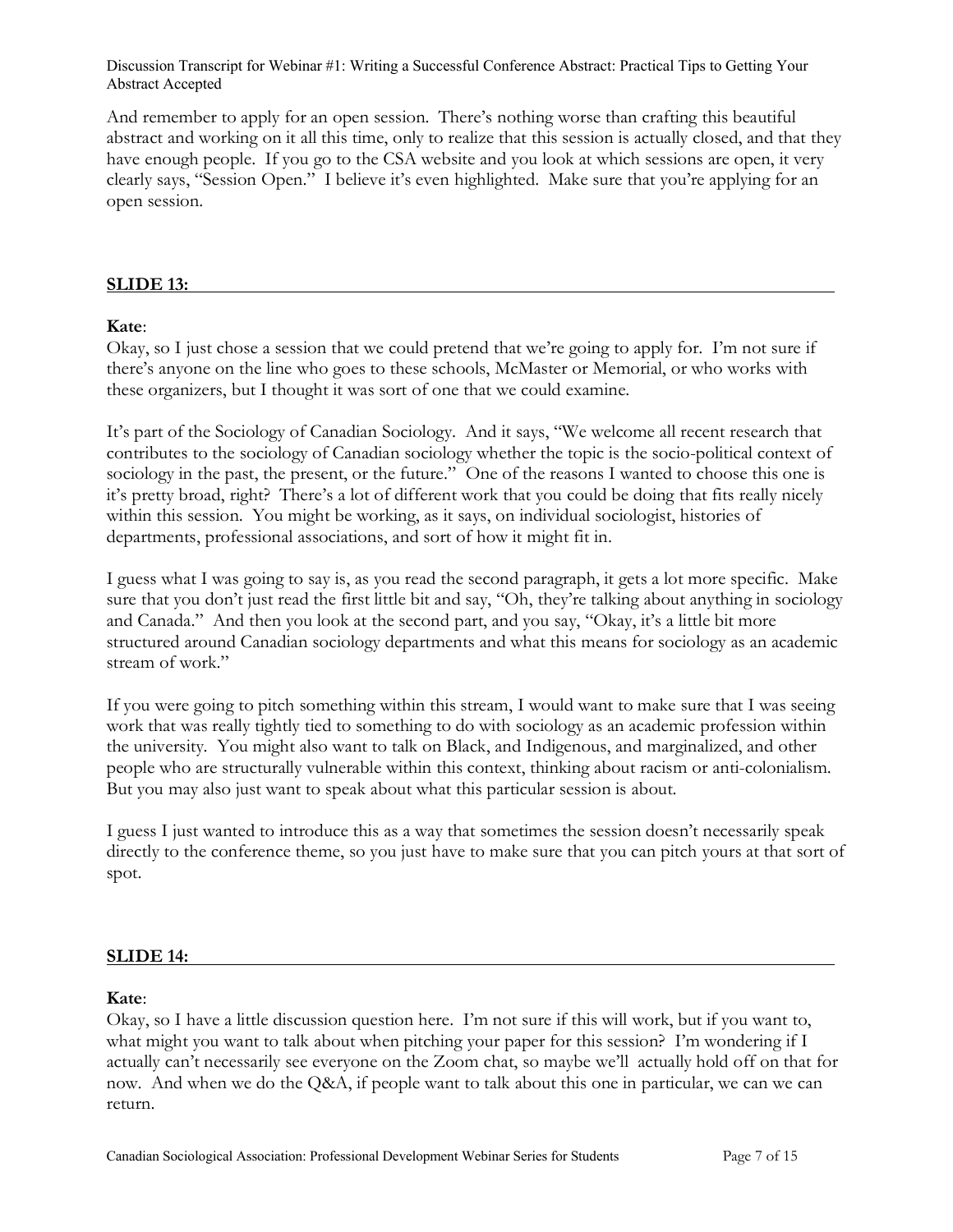# **SLIDE 15:**

# **Kate**:

I have an abstract example that I wrote. It was for CSA last year, and it was accepted. I don't think we need to go into too many details. I just want to be conscious of time because we only have five minutes before we want to have time for questions.

But this is the title of the session, it was "Intersectional Disability Studies in Education: Building Bridges." I begin with this broad statement about all children, "All young people should be able to realize their right to education." And I am sort of referencing international conventions, and then I state my problem, right? "However, like many other social and economic rights, the right to education is denied to far too many Canadians on a regular basis, especially young people with disabilities. This paper examines the framing of the inclusive education movement in Ontario over the last 25 years by looking at." And then I tell you how I'm gathering my data.

So, you know, I'm telling you the historical context, the time period in which I'm looking, and it's an analysis of newspaper articles and opinions, so it's kind of a discourse analysis using secondary sources. And then I argue by drawing attention to the ways inclusive education practices can be tools for realizing human rights, we strengthen the case for a robust and well-resourced education system for all. So that's kind of my preliminary findings, right? This argument that I'm making. And so I haven't necessarily signposted that as my finding, but the fact that I end with, "this is what I'm arguing," the session organizer knows that this is what I'm going to draw attention to.

## **SLIDE 16:**

## **Kate**:

Okay, so important to remember, it is always a good thing to ask someone you trust to read it. I've said this before, but again, please do ask your friends, ask your peers who are in your program, your profs, your instructors. And again, it's great if that person is in your field and knows what you're writing about. I'm sure we all have experiences of being in grad school when, you know, your closest friend in your program could be working on something completely different than you. And it's still valuable to have them read it because they can catch some of the writing errors or challenges, or some of the sort of big picture issues. But it's also great to have someone in your field who reads it and can really say to you, "Hey, I don't know if you need to include details in this way." Or maybe, "Yeah, this is actually a good idea to throw a reference here."

Secondly, be on time. Again, I've said this before, but conferences run on pretty tight schedules. Make sure that you submit when you need to submit. The third one is very important.

Resist the tendency to pitch your whole thesis or dissertation. To the example I just gave, I did make a relatively general argument there. That wasn't a thesis or a dissertation. That was just a paper. But I'm going to focus on certain things in this discussion. I want to make sure they know exactly what I'm doing. In this particular paper, I would be looking at the newspaper articles and op-eds about this issue of inclusive education in Ontario. It's not my whole thesis. It's one particular—or in this case a whole paper—it's one part of this that I'm going to talk about. Just to clarify, it could be an entire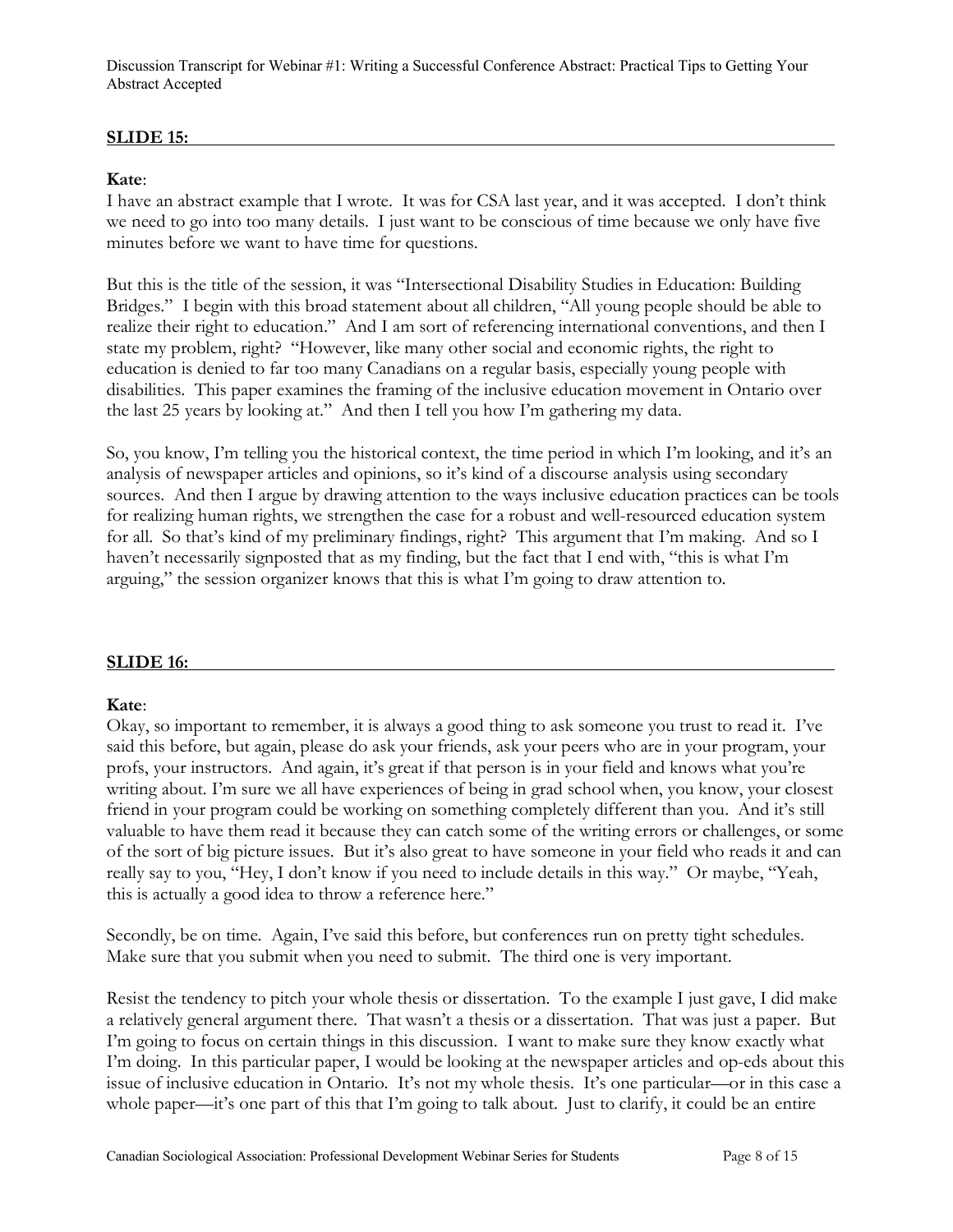paper if we're talking like a paper with a journal—like a 25-page paper. It certainly could be an abstract for that, but I mean, it's not your whole 400-page PhD dissertation.

Finally, keywords. A lot of conferences ask you to include keywords. If you're having a little bit of trouble with this, like what does that actually mean? Again, please do refer to the session overview. It often gives you a clue as to what those keywords are. Things like social inequality, residential schools might be one that was included, anti-black racism. And so, you want to choose these keywords that are broad enough that they apply to your work and also other people's work. And that they sort of signpost to the organizers that you are a good person to choose for this panel because you are on topic.

## **SLIDE 17:**

#### **Kate**:

And, almost the final slide for me, polling attendees. Are you planning on submitting an abstract to the CSA 2020 Conference? It will pop up in a minute. Whether you are or you are not. Perhaps you already have, so "Yes," "No," "Unsure." We'll give you a couple of minutes to do that. You can be honest, it's okay if your answer is no. We know that there's lots of other conferences that might also be really relevant to your work, so just getting a sense of who's trying to do their CSA abstract. Here we go.

And the results are yes, eight of you are, and three people are unsure. So that's great to see. This is good timing because we're only 12 days away. So hopefully this has given you some ideas and again, I'm very open to having some questions in the next 30 minutes.

## **SLIDE 18:**

#### **Kate**:

I have some resources here. I believe as Awish said she'll be sharing this around to those of you who are here, so you can click on these if you want to read a little bit more about how to write an abstract. These are actually not tailored for sociology. So just, you know, as budding sociologists, if you will, make sure you're, you know, keeping in mind what you think it is in sociology that we need to do this theoretical grounding, the methodology, that you're doing all those things when you are writing that abstract.

#### **SLIDE 19:**

[00:35:40] **Kate**: Okay, that's all. We're at the questions and answers part.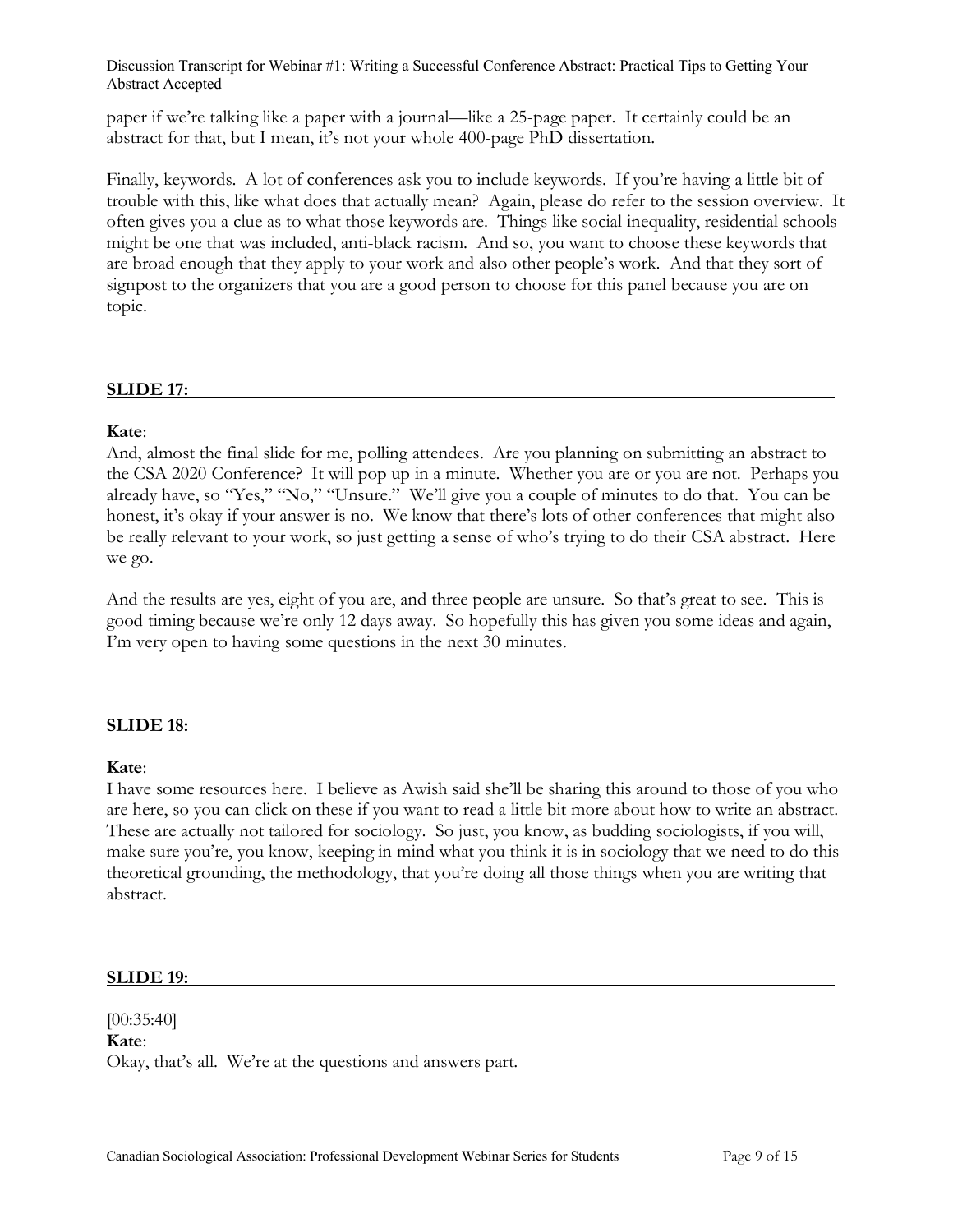## **Awish**:

Great. Thank you, Kate, for that excellent presentation and for walking us through those examples. So now for the Q&A period, I'll be reading out some of the questions we received through the Q&A function. And then we also received some questions in advance that I'll be posing to you. So, our first question is, "When you say preliminary analysis, in the section on what to include for data thus far, would that include data from a literature review?"

# **Kate**:

Oh, good question. I think yes. Sorry to be a little bit hesitant. But yeah, I think if you've done a really strong literature review, you've looked at—sorry, I'm going to go back to my Indigenous young people in the foster care system example. Let's say, I've looked at all the literature, and one of the things I really noticed it is that there's a gap in academic papers that actually have done some kind of interaction with young people themselves, like sort of qualitative data collection or this participatory approach. That would definitely be something that I think you could write an interesting paper on and a great abstract, right? In that case, your focus isn't so much just the thoughts that there's a high number of Indigenous young people in care, but your abstract becomes being about this gap in the literature. And I think this could be true for sort of more theoretical papers as well. Say you're finding that—you're looking at the social framing literature, and you're finding that there's not much of an emphasis on how Black and African Canadian communities are portrayed in the framing literature. For example, maybe that is a gap in the literature that you've identified. I don't think you're necessarily going to want to write an abstract that's just sort of a summary of a lit review, but I definitely think there could be some preliminary findings there. And, and my last sort of point about that would just be to maybe be careful about how you're framing it. It might be a finding that, I don't know, maybe questionnaires don't work well enough to know, but it also might be that you're framing it as, you know, in the literature review, one of the things that has emerged is. It's kind of it's almost more—I mean, it is a finding, but it's also this gap you've identified.

## **Awish**:

Thank you. Okay. And so, for our next question, so this is one of the questions we received in advance, "How is a conference abstract different from a dissertation abstract?"

## **Kate**:

Yeah. Thank you. I did look at that question in advance. I mean, like, the short answer is, there's a lot of similarities. For me, I know when I wrote my dissertation abstract, it was about three times as long or maybe two times as long as a conference abstract. I just would want to make sure that if you are submitting your dissertation abstract, shorten it, and perhaps focus on one or two different aspects of that dissertation that you're going to use. If this is like a really polished piece of writing you've done, you're proud of it, you want to submit it, that's fine, but maybe shorten it a little bit and zero in on what you're going to be focusing on in your presentation. It's certainly not, you know, something opposite to it or it's not useful, but just be careful about what you're going to use there. Next question?

# **Awish**:

Okay, so we actually have a few questions that are specific to the CSA. I don't necessarily know that you might want to answer these, but I'll pose some of those. Oh, here we go, Sherry is on it. Someone asked, "I'm having a hard time finding the conference sessions. This is my first time going to CSA."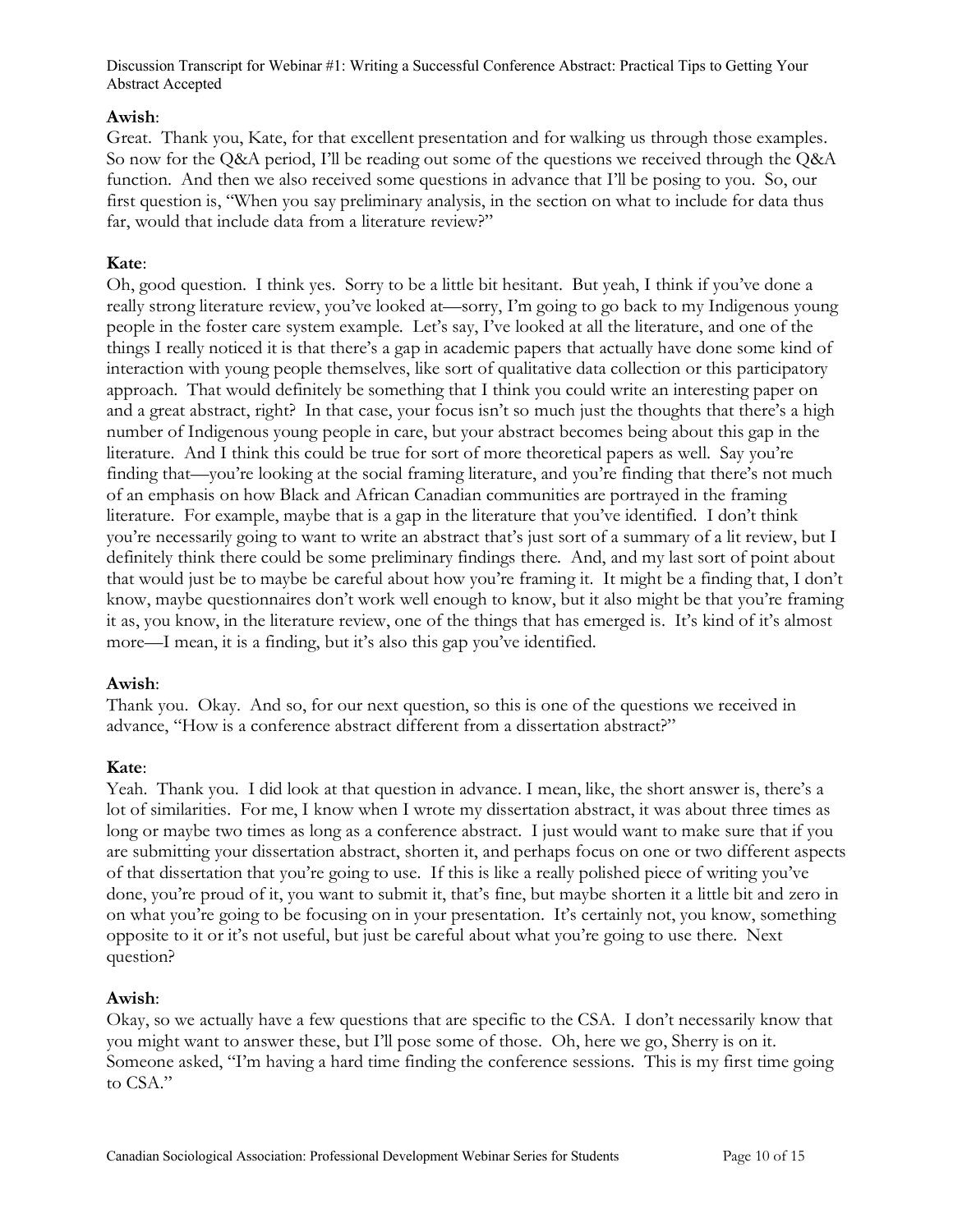## **Sherry**:

Hi Awish. It's Sherry Fox. I didn't intend to speak today. However, I can weigh in on that. I've gone to the CSA website, under the call for abstracts there, and as you'll see, if you scroll down, we have a list of conference sessions by—in a PDF, which Kate referred to, where the sessions open for abstracts submissions are highlighted. You can also access instructions, so you can determine how to use our online abstracts submission system effectively. You can also view the sessions online. And there we have it broken down if you are interested in a specific research cluster. We have several, we have 35. To help you narrow down your choices you can also search by keyword. To use a search again, you'd have to go back to the homepage. There are many ways to determine which sessions to apply to. Kate can likely better address the question on how to narrow it down. Kate?

## **Kate**:

Yeah, no, thank you for that, Sherry. I'm glad you showed that. And I really would encourage the person to make sure that they they did look through all of them. It's a long PDF document, which is great. But there's a lot of different sessions. One easy way you could do it is you could kind of like, "Control F," or find on whatever computer you have. Try to use the find function and search for word. Just to give an example, last year when I was pitching my paper on disability, I wrote, I think inclusive education. I searched inclusive education. Did any of the sessions have that phrase? And sure enough, they did. There was, I think, maybe just one session had that phrase, but right away, I would know I was going to zero in on that inclusive education session, right? Because that's super relevant to my work. Let's say it hadn't been there. Maybe instead I would have searched disability or something along those lines. Or maybe it's education if I was feeling like I really wasn't getting any hits. So, you know, if it's a really long document and you're struggling, try to help yourself out by looking for some of those keywords that are really relevant to your work. I don't think I have anything else to add to that one unless there's a follow-up questions there.

## **Awish**:

I guess one of the questions that's sort of related is—so someone asked, "On the CSA website, under session proposal submission, it tells us to determine details regarding your session. It asks to include co-organizer names, affiliations, email addresses, if applicable. How would we know if this is applicable to us/what does this mean?"

## **Sherry**:

I can weigh in on that that. That has to do with session proposals. The call for session proposals was scheduled earlier in the fall and sessions are separate from abstracts. Session proposals have already been approved. And those are what is listed over here. You, at this point, would be submitting an abstract to one of these sessions. The comments on co-organizers names and affiliations do not apply to you.

## **Awish**:

Perfect. Thank you.

## **Sherry**:

That's the easiest answer. Thanks, Awish.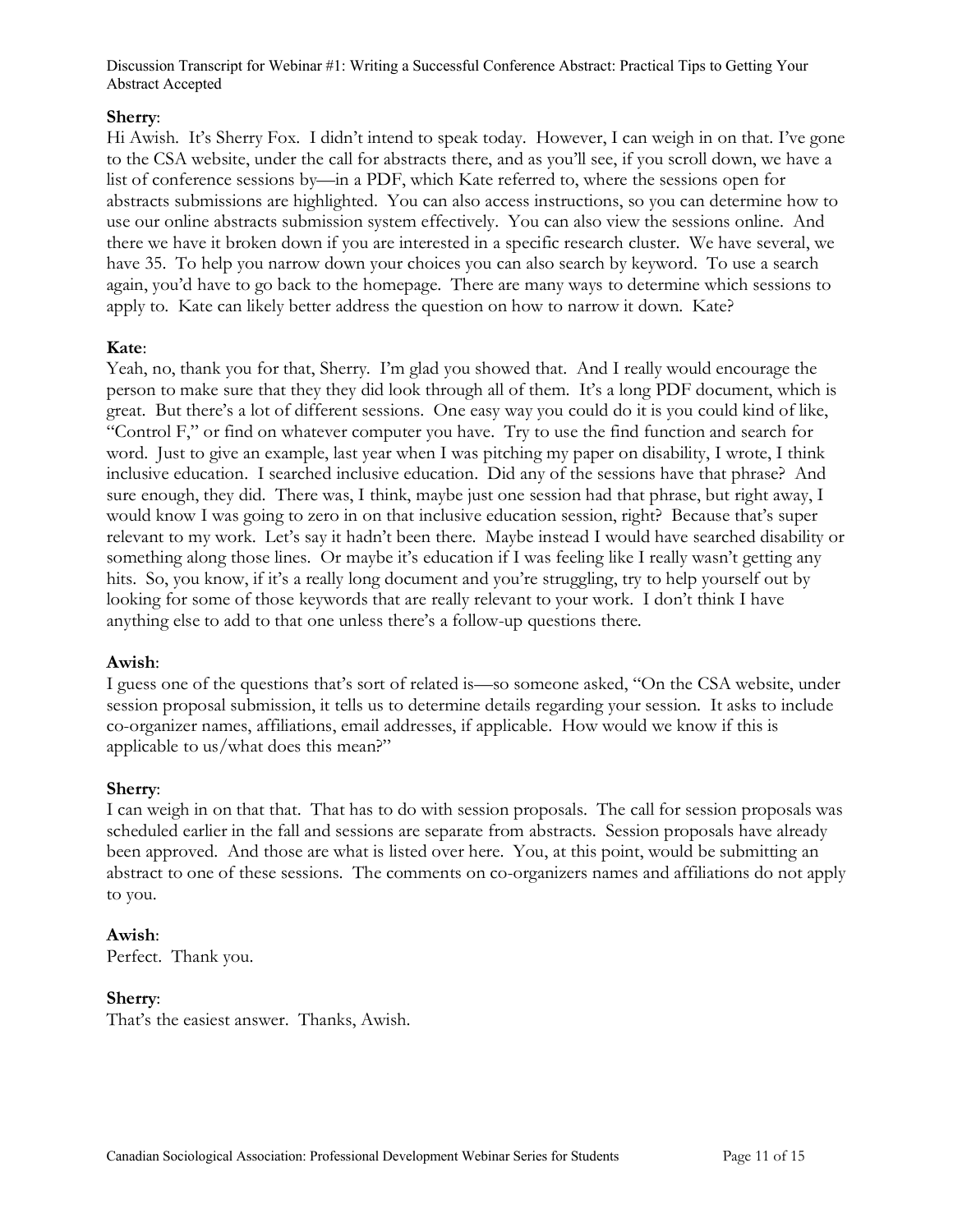## **Awish**:

Okay, our next question is, "I have a couple of ideas for topics/papers in progress to submit, but there's not an obvious fit for them after reviewing the posted session/panels, as there was last year. Any thoughts on how to approach this?"

## **Kate**:

Oooh! I like this question. It's a good one. I've definitely had the same thing. So please, know that you're not alone. I think what I would do is I would try to think about my paper and my topic again from a slightly different angle. Let's say that you're using an intersectional feminist lens, but for the part of the—you know, you weren't really going to focus on that as your topic, right? You were instead going to talk about your findings in terms of how children engage in the school yard, you were going to talk about something around that and socialization of young children on the schoolyard. What I would encourage you to do is instead think, "Okay, so my overarching framework under which I operate is an intersectional feminist approach. I bet you there's a theme that has to do with intersectionality and feminism or something to do with that. Let me look there." So that would be one way that you might do it, is try to look at that sort of theoretical approach and see if you can find a theme on that. And the other way might be like the methods cluster. Let's say you're doing focus groups for this particular study, like how do kids interact on a play yard and how are they socialized? Maybe there's a session that has to do with the user efficacy of focus groups. So maybe that would be a session that you cold-apply to. I guess what I would say is, don't be afraid to apply to a session that is not what you thought you were going to focus on and maybe going in a slightly different direction. I'm also willing to answer emails afterwards. If that person wants to reach out to me, they definitely could do so and maybe we can quickly take a look together something.

## **Awish**:

Great, thank you. Okay, the next question, I'm actually going to combine two questions because they're on the same topic. A question we received in advance was, "Does every conference abstract require a subsequent paper." And then we also had someone ask in the chat, "Specifically for the CSA, when you submit an abstract is it presumed you will have a paper by May 1st?"

#### **Kate**:

That's a good question. Sherry has actually given us an answer for it. If that's okay with Sherry, I'm just going to read it. And she says that this depends on the conference or association, but in the CSA Conference, session organizers determine if they require a paper and or presentation summary in advance of the conference. Approved presenters will be contacted by the organizers about their preference. When submitting abstracts on the CSA site, there is a field where authors indicate if the paper will be completed by May 1st. So I guess what I would say to that, just to talk about my own experience, I think Sherry can probably speak about this as well, but my experience is that if you say your paper is not going to be completed by May 1st, a lot of session organizers are okay with sort of a draft paper, right? Like where you started to frame in whatever way, and again, this doesn't have to be polished, a draft of what you're thinking. And the reason behind that is often the organizer and the other people on the panel want to read each other's papers so that they can comment on them or refer to them or be ready with questions for them. It doesn't mean that the paper that you write has to necessarily be ready for journal publication, or ready for your dissertation committee, but just that you have something, whether it's a summary or whatever it is that you can share. Anything. I'm missing, Sherry, there?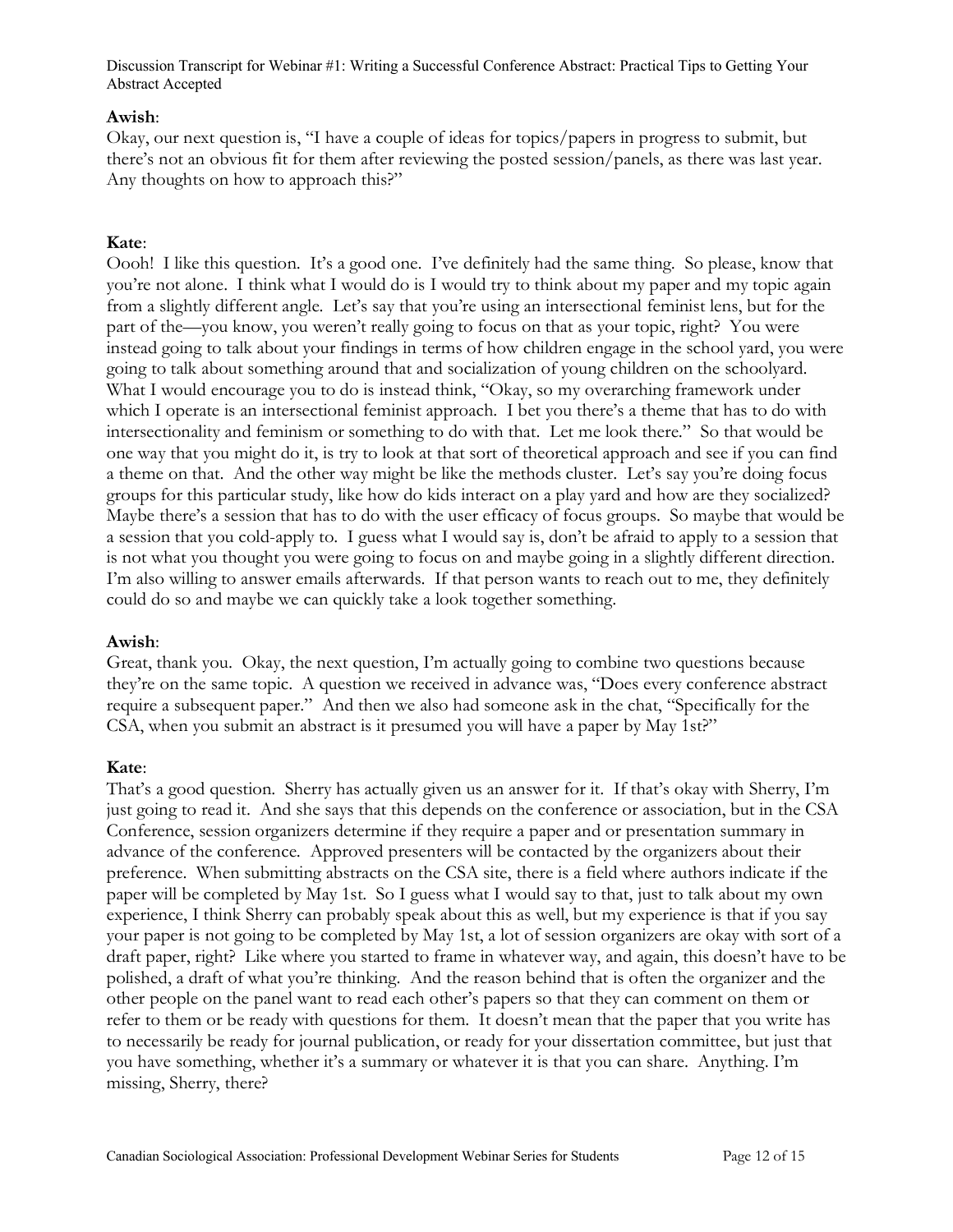#### **Sherry**:

No, that's complete. Thank you so much.

## **Awish**:

Thank you. And so next question is, "Would it be appropriate for data thus far to discuss potential findings or early stage findings and then present on actual findings at the conference? If our thesis will be finished by May."

## **Kate**:

Oh, absolutely. Yes, definitely. Definitely. In the abstract, I think it's just a way of how you frame it. I think it's okay to say, "Early findings indicate that blah, blah, blah, blah, blah." And, you know, "At the conference, I will elaborate and illustrate my, you know, more polished findings." There's a way you can phrase that, that will allow you to, you know, share that preliminary finding in the abstract, but make a note that you'll present this more fully in June.

## **Awish**:

Great. Okay, our next question, "How do you write a successful biography for your abstract?"

## **Kate**:

Yeah, I was looking at this question, and so I'm going to give you my answer, which is to just be honest. Like it's fine to be a grad student. It's okay that you don't have a ton of papers under your belt or presentations under your belt. And I think it's good to just say that, you know, "My name is Joe. I'm a Master's Student at the University of Alberta in the Sociology Department studying hegemonic masculinities. I have presented at an on-campus event." I guess I would say in your biography, say what your work is, say what your focus of your grad school program is. But don't worry about making yourself sound like you're a tenured professor when you're not and just keep that biography succinct, and it should be fine.

## **Awish**:

Thank you. Okay. You—I guess maybe you've touched on some notes, obviously, throughout your presentation that would be relevant to this question, but, "How do you avoid sounding like a graduate student?" What are the common mistakes?

## **Kate**:

Yeah, yeah! I like that question too. And so first of all, it's not bad to be a graduate student, so let's just start there. I know that you all know that, but again, like the biography question, it's fine that you're grad students, it's good. That's, you know, how we get more people interested in sociology is by training people as grad students. But I think for me it goes back to some of the tips we said earlier, so do avoid being overly jargony, so do avoid, just as if you're just talking to someone else who's equally super, super adept in one particular field, try to be a bit broader. Try to write as clearly as you possibly can. In terms of maybe the findings question might be part of this too, because you're not going to have, you know, a body of literature that you've written in the past. So just being really clear that these are either preliminary findings or a theme that emerged from your literature review might be another way to phrase it. And so I think trying to present whatever your work is in a professional manner is really important. And this is one of the ways that a peer, or a prof, or a supervisor, whoever it is, can be helpful in sort of fine-tuning and crafting that professional sounding abstract.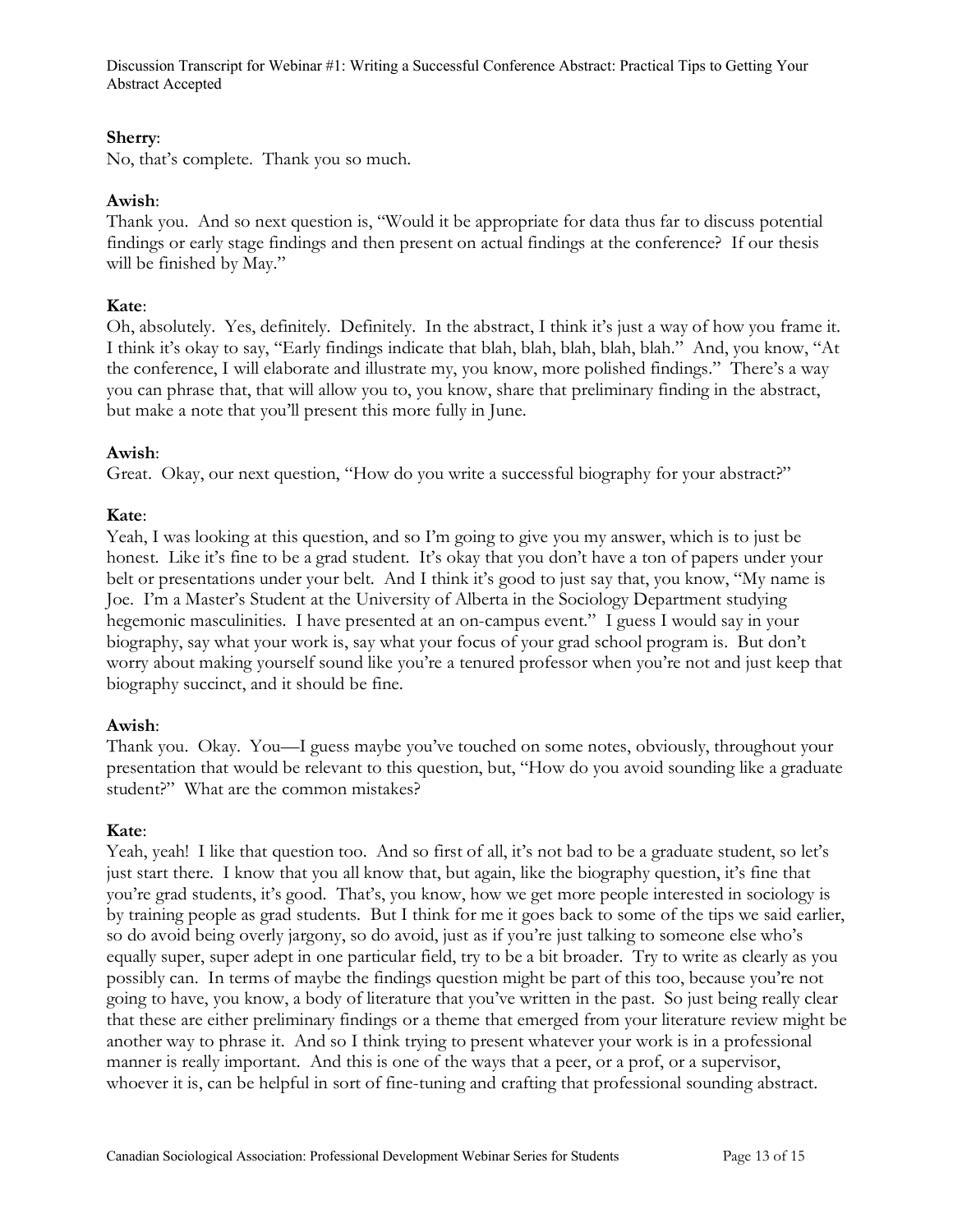# **Awish**:

Thank you. Next question, "How do we receive notifications for upcoming conferences relevant to our disciplines? And how do you decide on the best conferences to attend?"

# **Kate**:

Yeah, so this was a question we got an advance, and I liked it too because it definitely made me think of when I was a grad student and I had a very similar question. A few ideas is join a listserv, make sure that you're on the listserv for your association, but also potentially for associations that you might be tangentially interested in. For example, I'm not exactly sure of the name, but the Canadian Socialist Studies Association. So maybe that's related to your work. Well get on their listserv as well. Usually you can get on these listservs without formally becoming a member of the association. So that is a good place to start. For instance, for me, if I was writing about disability and education, maybe I'd want to get on the listserv for the education associations, education studies, or disability studies. And I also think asking your supervisor, your professors about upcoming conferences in your discipline, if you work with them quite closely, is a really good way to do it. And, you know, sometimes you just Google stuff, right? Like what, you know, what's the upcoming conference on foster care? And you'll find something interesting that comes up. I find Twitter is pretty good for conferences now. I'm on Twitter. I don't know if a lot of people here are on Twitter. But if you search certain words around, like if you're following people in your discipline, who are professors, or who are academics, or who present at conferences, they often say, "Hey, come to this conference." Or they retweet certain conferences. So that would be another way to look, so social media. I think that's all my ideas for now.

## **Awish**:

Thank you. Okay, two more questions. "How do you decide between a roundtable versus a regular session? What's the difference?"

## **Kate**:

I'm not sure if at the CSA there's a specific call for roundtables, and I would think that was already closed, the call for roundtables. But in general, my experience has been that roundtables tend to have more people, it's more of a discussion, whereas a panel is a bit more formal, a bit more structured. As to which to apply for, I mean, they both go on your CV, they both can look great. As a panelists you might get more like 20 minutes to give your talk, whereas as part of a roundtable it could be a shorter amount of time. I would say it just depends on the topic. I've been part of roundtables, I think even at the CSA, where you can have some really interesting conversations and lots of people in the room. But sometimes the panel is where you want to go. I guess I would say if you have the opportunity and you're feeling a little bit nervous, well then maybe a roundtable is a great way to do it because it's perhaps a less a formal presentation. And having more people there could bring forward an interesting dialogue, but not to scare you off if you are wanting to do that panel presentation.

## **Awish**:

Thanks. Okay. The last question is, "Is there a common breakdown that you follow when writing an abstract? How much literature, how much findings, how much methods, how much space you spend on each of those?"

# **Kate**:

Yeah, that's a good question. Um, in my head, I usually think to myself that I have, you know, at most six sentences that I can use, like six or seven sentences, sometimes less. I always open with a